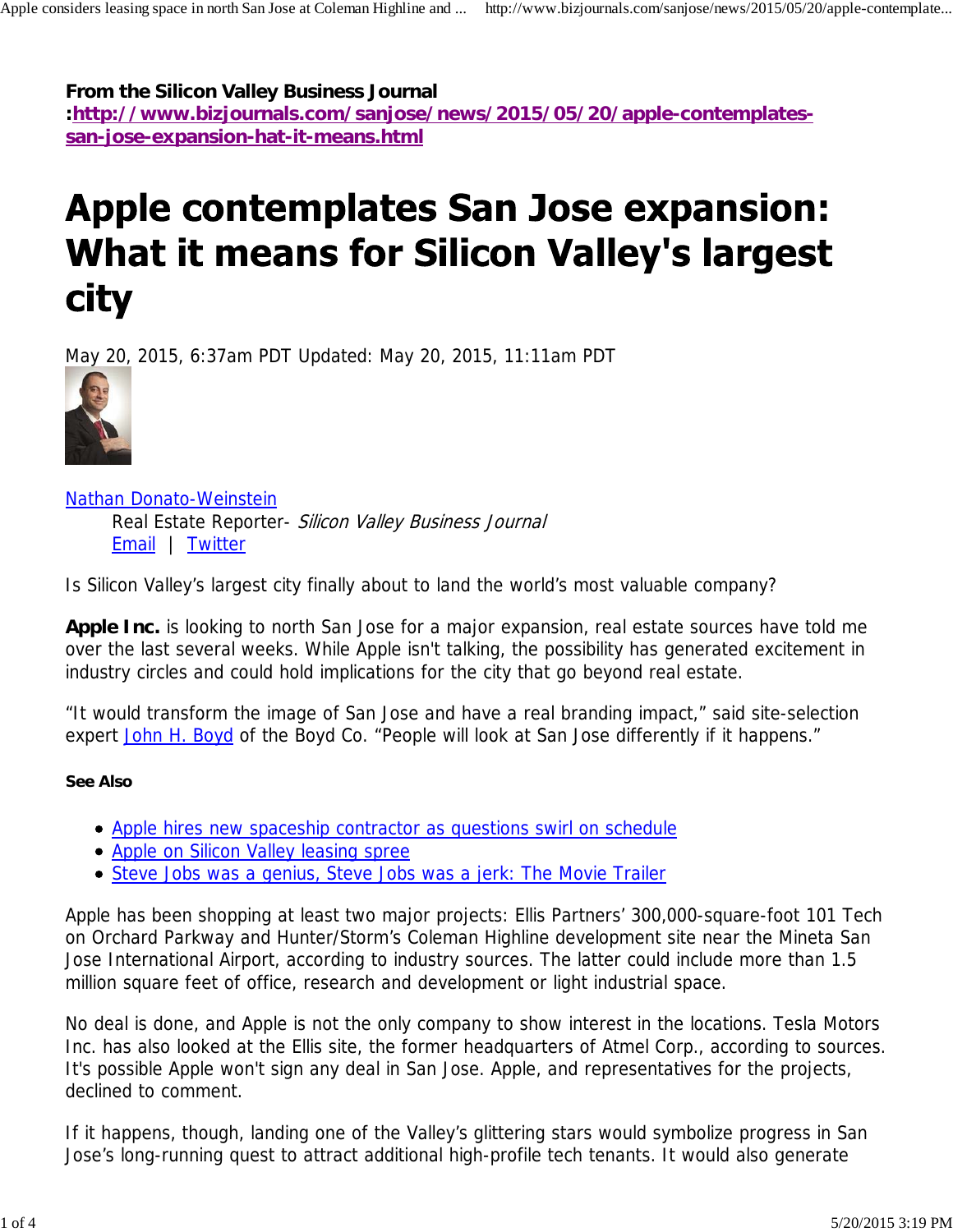economic follow-on effects and complete a story arc begun more than three decades ago when Apple first flirted with a big move into San Jose.

# **'There's not some magical wall out there'**

Apple's purported interest comes as the Cupertino-based company is in the midst of a massive real-estate leasing spree, with a space requirement of perhaps two million square feet or larger. The company's appetite includes office, research and development, industrial and warehouse space — and that's above and beyond its high-profile "spaceship" campus underway in Cupertino. I first wrote about the expansion push last month.

Having swallowed up just about all the available space in its hometown, Apple has expanded into Santa Clara and Sunnyvale over the last couple of years. But San Jose has — for the most part been left out of the iPhone maker's growth path. (See note at bottom of story.)

That's despite the fact that more Apple workers actually live in San Jose than any other city — 25 percent, according to a 2013 Apple-funded economic impact study. (About 14 percent lived in San Francisco, 8 percent in Cupertino, 8 percent in Sunnyvale and 6 percent in Santa Clara, the report said.)

San Jose's tech roster isn't exactly a slacker. After all, Adobe Systems Inc., Cisco Systems Inc., eBay Inc. and IBM Corp. have huge offices in the city. But the current boom's leading lights — the Facebooks, Apples, Googles, and LinkedIns of the world, all growing like weeds — have resisted establishing satellite offices.

That may be changing. A contraction in vacancy rates and higher rents in so-called "core" Valley markets may have started to add San Jose to more tech companies' shopping lists. (To wit: Google Inc. has recently started touring San Jose sites, industry sources tell me, seeking perhaps 100,000 square feet of space for a business unit that doesn't need to be on its Mountain View campus.)

Cupertino's vacancy rate for research and development space is essentially zero; Sunnyvale is under 10 percent. North San Jose posted R&D vacancy of about 12 percent in the first quarter, but the large building base there means the available options dwarf other cities.

A relatively pro-business climate in San Jose doesn't hurt, either, as other cities see increasing anti-development sentiment.

Case in point: Cupertino's general plan amendment process, which would allow additional office growth in that city but has been extremely controversial as residents organized against it. And Google saw its expansion plans curtailed earlier this month as Mountain View opted not to grant all of the company's development requests.

A significant Apple announcement "would show that the urban legend — that you can't go south of Santa Clara — isn't true. There's not some magical wall out there," said Joseph Horwedel, former San Jose director of planning who worked for years on North San Jose. "As we grow in the Valley, it makes business sense to go where the workers already live."

# **An elusive corporate citizen**

For San Jose, Apple has long been viewed as the one that got away. In fact, during its early days the company flirted with opening a headquarters here.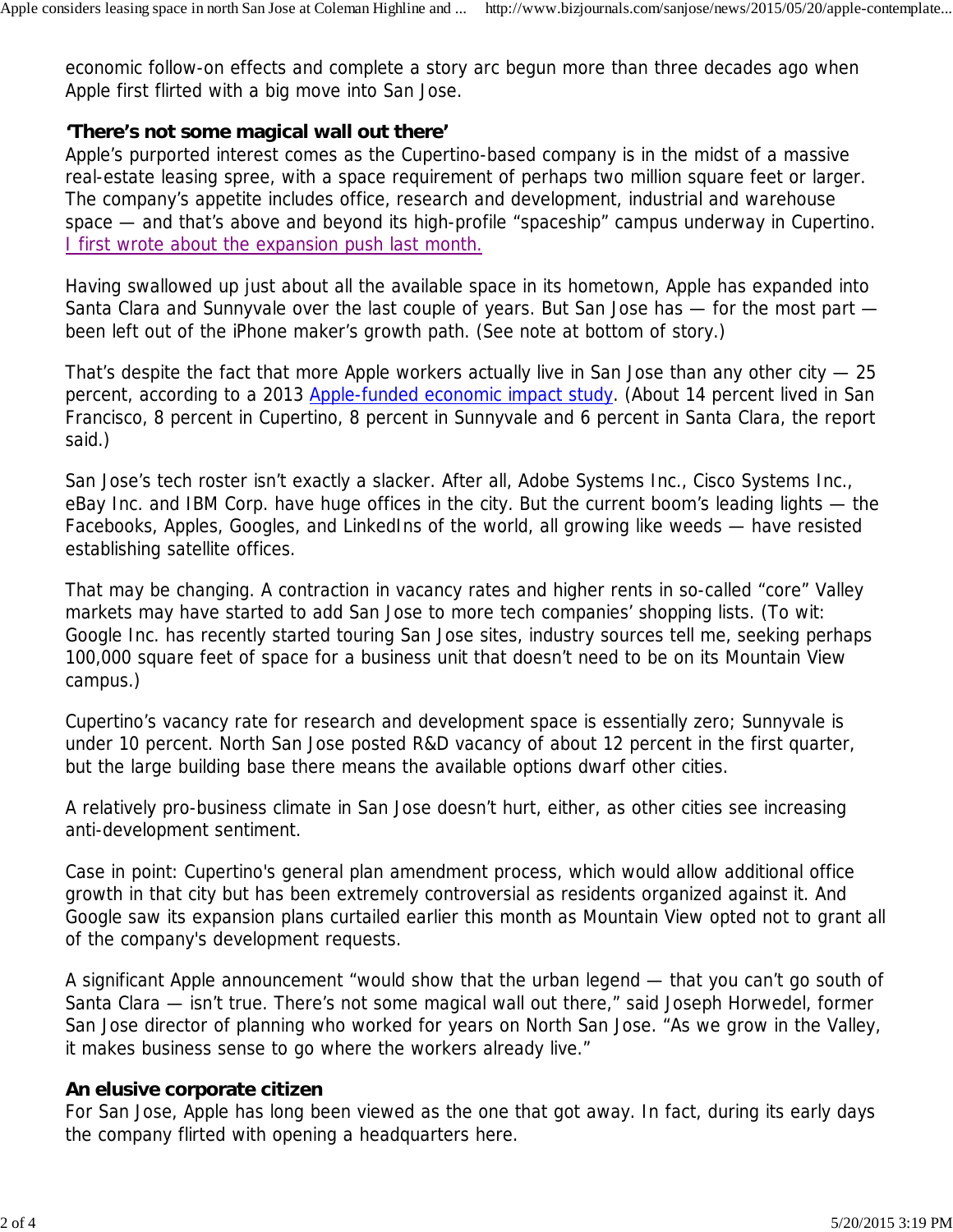Former mayor Tom McEnery has written about late Apple co-founder Steve Jobs' plan to build a headquarters in Coyote Valley while McEnery was mayor starting in 1983. But the company's interest in San Jose actually goes back a bit earlier.

Harry Mavrogenes, former chief of the San Jose Redevelopment Agency, remembers attending a meting in the early 1980s with Steve Jobs and Steve Wozniak. The Apple founders had set up the meeting with then-mayor Janet Gray Hayes and former Redevelopment Agency honcho Frank Taylor.

"In walk these two guys with T-shirts, jeans and sandals," Mavrogenes said in an interview. "Mr. Jobs proceeded during the meeting to put his feet on the table. Janet was like, 'Oh my God.' I was kind of awestruck."

The pioneers were interested in locating in the city's downtown, where the Redevelopment Agency was planning to spend heavily.

"I think they wanted a downtown kind of environment," he said.

Nothing materialized downtown, but later, Apple did option — and actually close on —property in south San Jose, McEnery said. Jobs talked about making San Jose "a great city," McEnery said.

Jobs even told McEnery that he and famed architect I.M. Pei had landed a helicopter on the Coyote Valley site, asking the former mayor if he wanted to fly down with him next time, McEnery said.

But the plan, it turns out, was not to be.

"Two things happened: The economy turned sour, and then Jobs was forced out," McEnery said in an interview.

Yet San Jose officials continued to hold talks with John Sculley, who served as CEO from 1983 to 1993.

"We then reloaded and met with John Sculley," McEnery said. "We had them very intrigued about coming into downtown San Jose, up until 1992. That's the last time I talked to Sculley."

"They just had other priorities, and they had other people wooing them," he said.

Apple, of course, ended up occupying an 850,000-square-foot campus at 1 Infinite Loop in Cupertino built by the Sobrato Organization and completed in 1993. And the rest is history.

# **What it would mean**

It's difficult to quantify just what an Apple lease in the San Jose boundaries would do for the city. Both projects that Apple is eyeing have a long history: Defense contractor FMC had its manufacturing and R&D operations on the Coleman Highline site until the mid-1990s, where for years it churned out the famed Bradley Fighting Vehicle. Atmel, a pioneering semiconductor maker, owned its headquarters until selling it to Ellis in 2011 for \$48.5 million.

Larry Stone, Santa Clara County assessor and longtime real estate observer, said Apple's arrival in North San Jose could spur more development in the area. For instance, Apple's expansion in Sunnyvale's Peery Park district is partly responsible for nearly 2 million square feet of project proposals in the neighborhood as developers anticipate the company's continued growth.